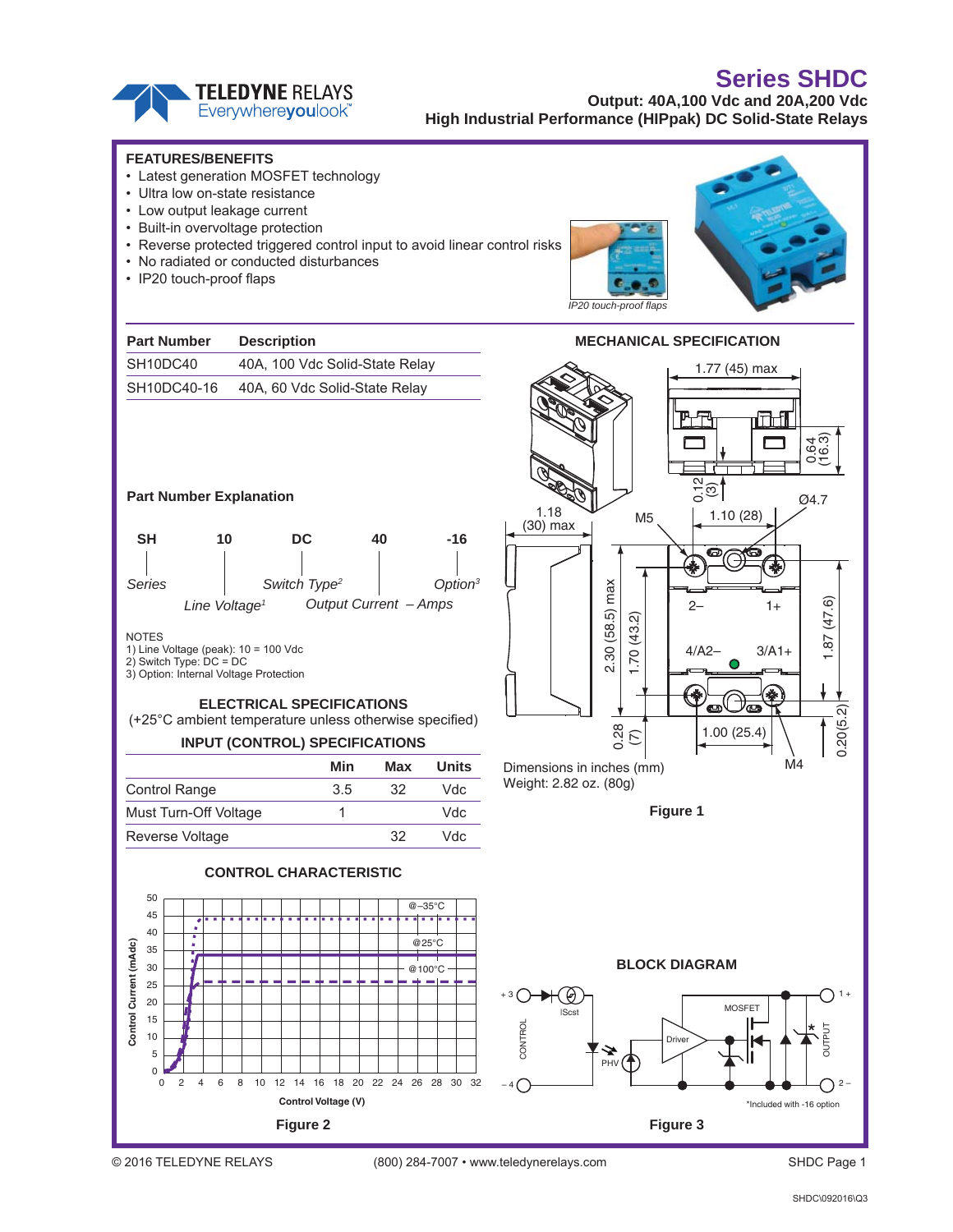

**Output: 40A,100 Vdc and 20A,200 Vdc High Industrial Performance (HIPpak) DC Solid-State Relays** 

**ELECTRICAL SPECIFICATIONS** (+25°C ambient temperature unless otherwise specified) **OUTPUT (LOAD) SPECIFICATIONS**

**ELECTRICAL SPECIFICATIONS (continued)** (+25°C ambient temperature unless otherwise specified) **OUTPUT (LOAD) SPECIFICATIONS**

|                                                         | Min                            | Max                    | <b>Units</b> |
|---------------------------------------------------------|--------------------------------|------------------------|--------------|
| <b>Operating Range</b>                                  |                                |                        |              |
| SH10DC40                                                | 5                              | 100                    | Vdc          |
| SH10DC40-16                                             | 5                              | 60                     | Vdc          |
| SH20DC20-16                                             | 5                              | 110                    | Vdc          |
| Peak Voltage                                            |                                |                        |              |
| SH10DC40                                                |                                | 100                    | Vdc          |
| SH10DC40-16                                             |                                | 100                    | Vdc          |
| SH20DC20-16                                             |                                | 200                    | Vdc          |
| Overvoltage Protection (Built-In)<br>SH10DC40-16        |                                | 56V (TVS) <sup>1</sup> |              |
| SH20DCXX-16                                             | 75V (MOV Size 20) <sup>2</sup> |                        |              |
| 1) Transient Voltage Supressor; 2) Metal Oxide Varistor |                                |                        |              |
| Reverse Voltage Drop                                    |                                |                        |              |
| SH10DC40-16                                             |                                | 1.3                    | V            |
| SH20DCXX-16                                             |                                | 1.5                    | V            |
| Nominal Current (Resistive)                             |                                |                        |              |
| <b>SH10</b>                                             |                                | 40                     | A            |
| SH20DC20-16                                             |                                | 20                     | A            |
| Non-Repetitive Peak Overload Current                    |                                |                        |              |
| <b>SH10</b>                                             |                                | 320                    | A            |
| SH20DC20-16                                             |                                | 160                    | A            |
|                                                         |                                |                        |              |

|                                              | Min    | Max     | <b>Units</b>   |
|----------------------------------------------|--------|---------|----------------|
| Leakage Current                              |        | 3       | mA             |
| On-State Resistance                          | @25 °C | @125 °C |                |
| <b>SH10</b>                                  | 15     | 30      | $m\Omega$      |
| SH20DC20-16                                  | 45     | 90      | m <sub>O</sub> |
| Output Capacitance (Typical)                 |        |         |                |
| <b>SH10</b>                                  | 0.7    |         | nF             |
| SH20DC20-16                                  | 0.6    |         | nF             |
| Junction-Case Thermal Resistance             |        |         |                |
| <b>SH10</b>                                  |        | 0.9     | $\degree$ C/W  |
| SH20DC20-16                                  |        | 1.2     | $\degree$ C/W  |
| <b>Built-In Heat Sink Thermal Resistance</b> |        |         |                |
| (Vertically Mounted)                         |        | 10      | $\degree$ C/W  |
| <b>Heat Sink Thermal Time Constant</b>       |        | 10      | min            |
| Control Inputs/Power Outputs                 |        |         |                |
| <b>Insulation Voltage</b>                    |        | 2.5     | kV             |
| Turn-On Time                                 |        | 20      | μs             |
| Turn-On Delay                                |        | 20      | μs             |
| <b>Turn-Off Time</b>                         |        | 20      | μs             |
| <b>Turn-Off Delay</b>                        |        | 20      | μs             |
| On-Off Frequency                             |        | 1000*   | Hz             |
|                                              |        |         |                |

\*For high frequency, take two times the load current to calculate the heat sink.



#### **TIME DIAGRAMS**

SHDC Page 2 SPECIFICATIONS ARE SUBJECT TO CHANGE WITHOUT NOTICE © 2016 TELEDYNE RELAYS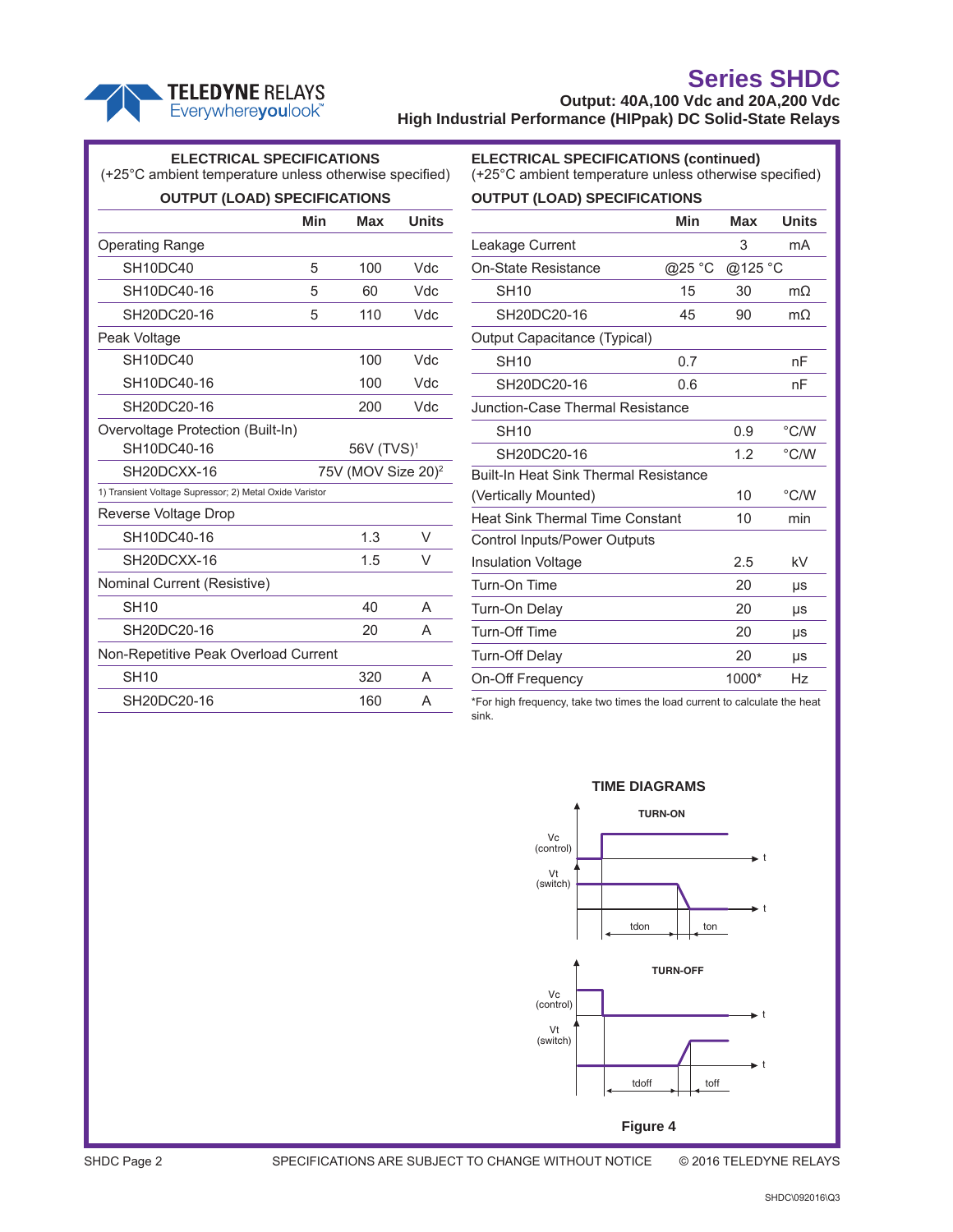

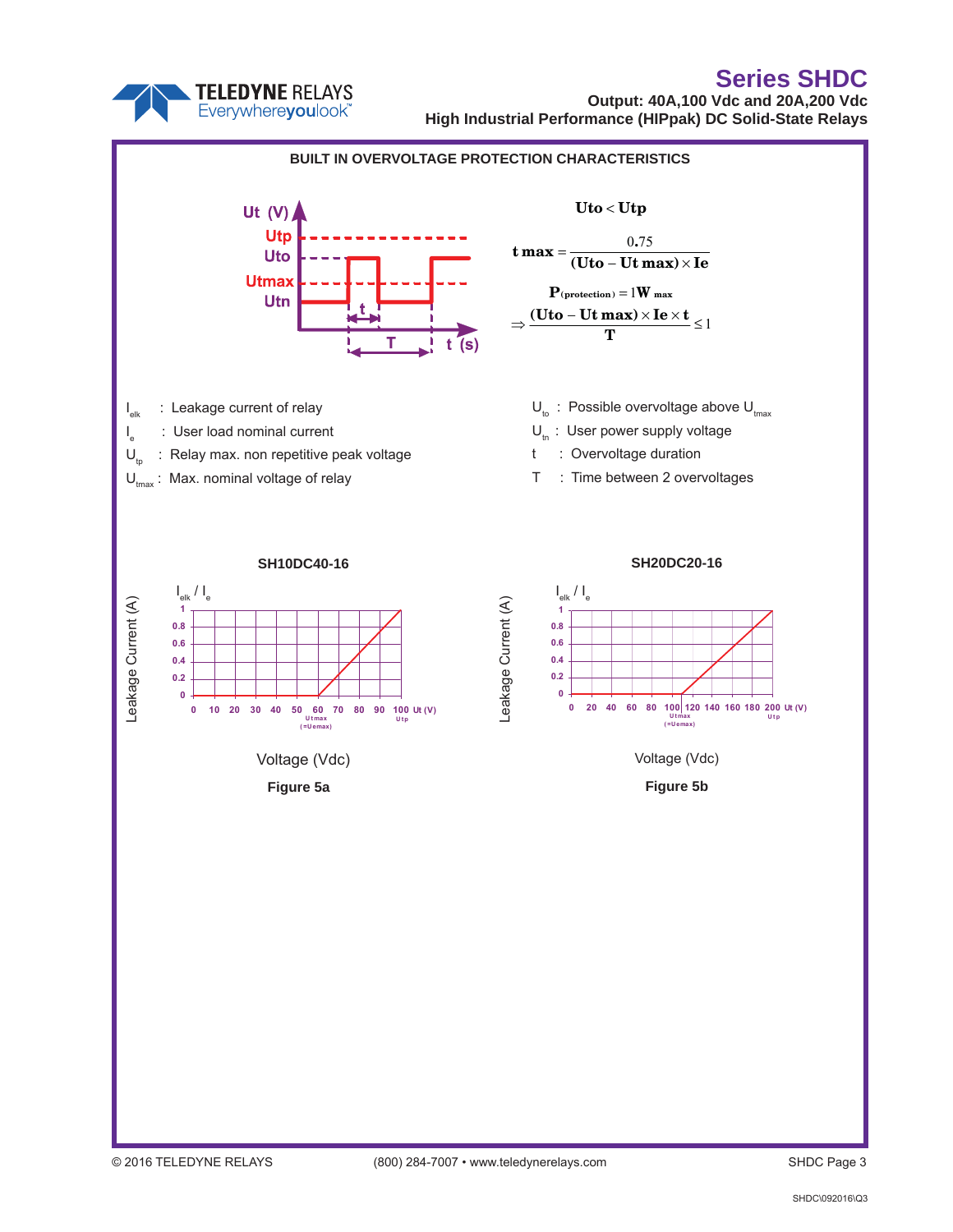

**Output: 40A,100 Vdc and 20A,200 Vdc High Industrial Performance (HIPpak) DC Solid-State Relays** 



| <b>GENERAL SPECIFICATIONS</b>                          |       |        |              |  |  |
|--------------------------------------------------------|-------|--------|--------------|--|--|
| (+25°C ambient temperature unless otherwise specified) |       |        |              |  |  |
| <b>ENVIRONMENTAL SPECIFICATIONS</b>                    |       |        |              |  |  |
|                                                        | Min   | Max    | <b>Units</b> |  |  |
| <b>Operating Temperature</b>                           | $-25$ | $+90$  | °C           |  |  |
| Storage Temperature                                    | -40   | $+100$ | °C           |  |  |
| Input-Output Isolation                                 |       | 2.5    | kV           |  |  |
| Insulation Resistance                                  | 1     |        | GΩ           |  |  |
| Insulation Capacitance                                 | 8     |        | рF           |  |  |
| Junction Temperature                                   |       |        |              |  |  |
| <b>Steady State</b>                                    |       | 125    | °C           |  |  |
| Transient                                              |       | 175    | $^{\circ}C$  |  |  |
| Case Temperature                                       |       | 100    | °C           |  |  |

### **CONNECTIONS**

|                                                        | <b>Power</b>          | <b>Control</b> |  |
|--------------------------------------------------------|-----------------------|----------------|--|
| Screwdriver                                            | POZIDRIV <sub>2</sub> |                |  |
| <b>Tightening Torque</b>                               | 2 N.m                 | $1.2$ N.m.     |  |
| Insulated crimp terminals<br>(Round Tabs, Eyelet Type) | M <sub>5</sub>        | M4             |  |

#### **MISCELLANEOUS**

| Display                                | Green LED (ON)     |  |  |
|----------------------------------------|--------------------|--|--|
| Housing                                | UI 94V0            |  |  |
| Mounting                               | 2 screws (M4x12mm) |  |  |
| Noise Level                            | No audible noise   |  |  |
| <b>GENERAL</b>                         |                    |  |  |
| Standards                              | IEC60947-1         |  |  |
| Protection Level                       | <b>IP20</b>        |  |  |
| <b>Protection Against Direct Touch</b> | Yes                |  |  |
| <b>CE Marking</b>                      | Yes                |  |  |
| <b>E.M.C. EMISSION</b>                 |                    |  |  |
| Radiated & Conducted Disturbances      | Pending            |  |  |

### ACCESSORIES

Faston: Contact Factory

**NOTES 1. For additional/custom options, contact factory.**

SHDC Page 4 SPECIFICATIONS ARE SUBJECT TO CHANGE WITHOUT NOTICE © 2016 TELEDYNE RELAYS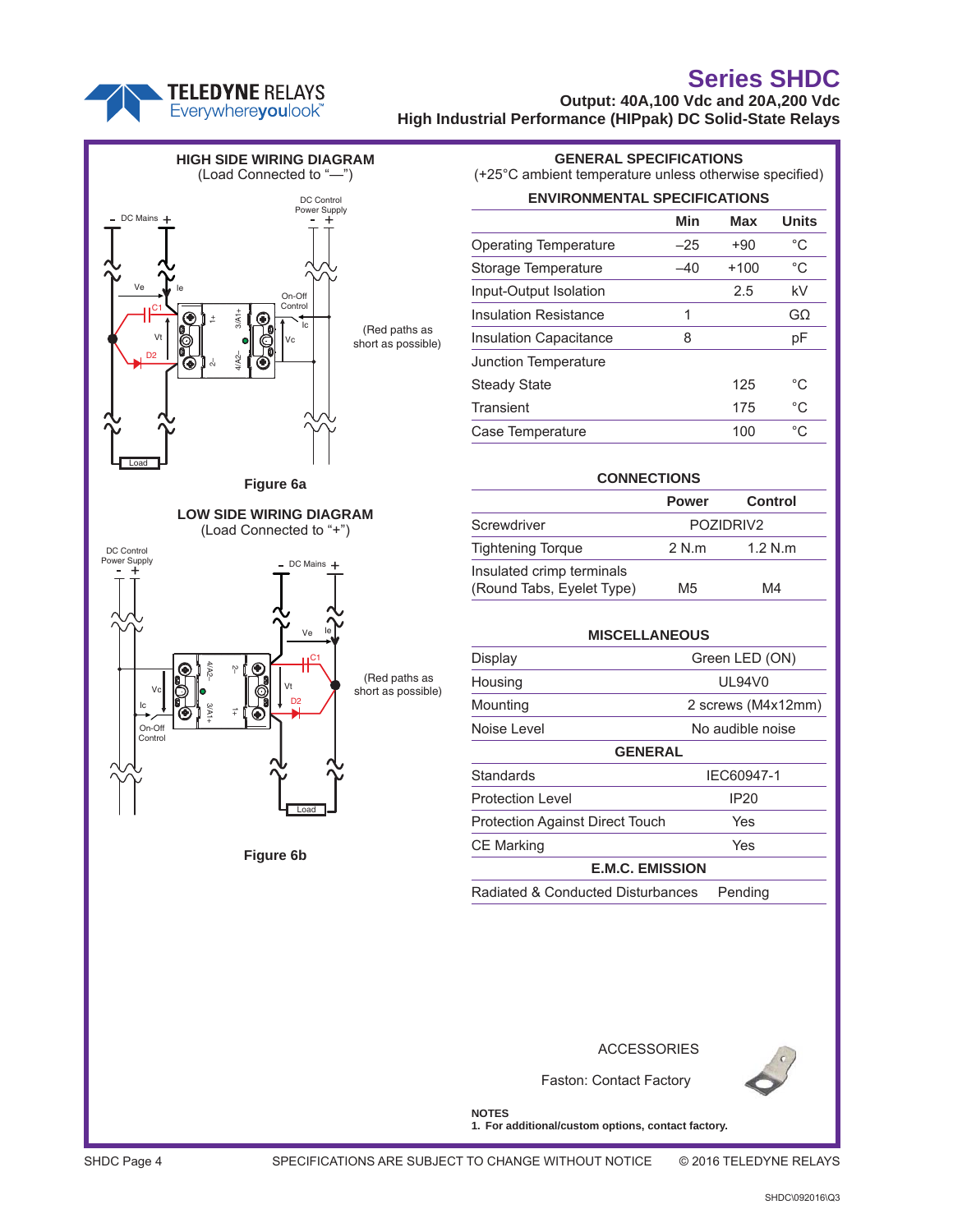

**Output: 40A,100 Vdc and 20A,200 Vdc High Industrial Performance (HIPpak) DC Solid-State Relays**